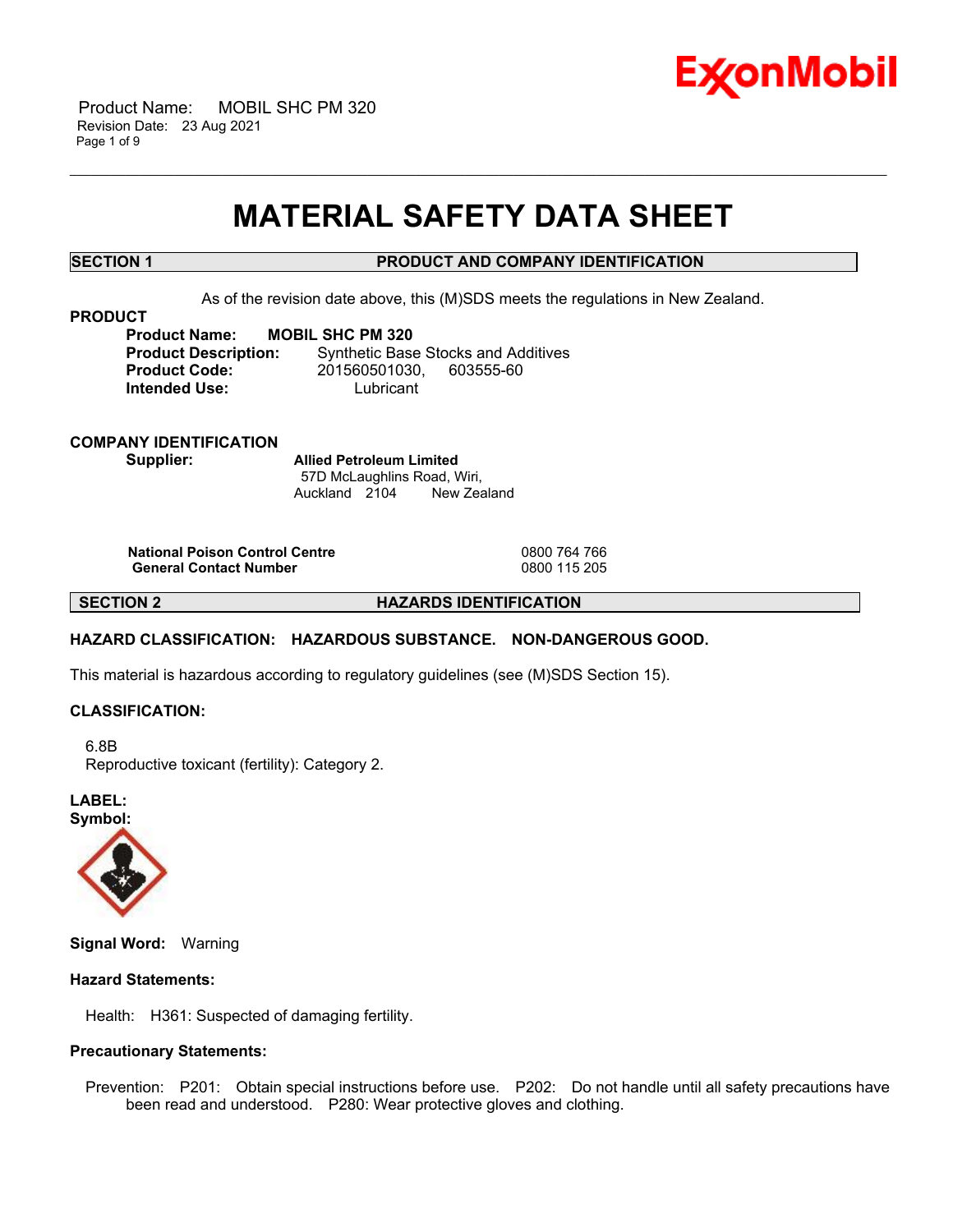

 Product Name: MOBIL SHC PM 320 Revision Date: 23 Aug 2021 Page 2 of 9

 Response: P308 + P313: IF exposed or concerned: Get medical advice/attention. Storage: P405: Store locked up. Disposal: P501: Dispose of contents and container in accordance with local regulations.

**Contains:** TRICRESYL PHOSPHATE

# **Other hazard information:**

### **PHYSICAL / CHEMICAL HAZARDS**

No significant hazards.

#### **HEALTH HAZARDS**

High-pressure injection under skin may cause serious damage. Excessive exposure may result in eye, skin, or respiratory irritation.

#### **ENVIRONMENTAL HAZARDS**

No significant hazards.

**NOTE:** This material should not be used for any other purpose than the intended use in Section 1 without expert advice. Health studies have shown that chemical exposure may cause potential human health risks which may vary from person to person.

\_\_\_\_\_\_\_\_\_\_\_\_\_\_\_\_\_\_\_\_\_\_\_\_\_\_\_\_\_\_\_\_\_\_\_\_\_\_\_\_\_\_\_\_\_\_\_\_\_\_\_\_\_\_\_\_\_\_\_\_\_\_\_\_\_\_\_\_\_\_\_\_\_\_\_\_\_\_\_\_\_\_\_\_\_\_\_\_\_\_\_\_\_\_\_\_\_\_\_\_\_\_\_\_\_\_\_\_\_\_\_\_\_\_\_\_\_\_

This material is defined as a mixture.

#### **Hazardous Substance(s) or Complex Substance(s) required for disclosure**

| <b>Name</b>                                       | CAS#       | Concentration* | <b>GHS Hazard Codes</b>    |
|---------------------------------------------------|------------|----------------|----------------------------|
| BENZENE, POLYPROPENE DERIVS.                      | 68081-77-6 | $20 - 530\%$   | H413                       |
| NAPHTHALENESULFONIC ACID. DINONYL-, CALCIUM SALT  | 57855-77-3 | $0.1 - 5.1\%$  | H315, H319(2A), H317       |
| SEVERELY HYDROTREATED HEAVY PARAFFINIC DISTILLATE | 64742-54-7 | $- < 5\%$      | H <sub>304</sub>           |
| TRICRESYL PHOSPHATE                               | 1330-78-5  | $0.1 - 5.1\%$  | H361(F), H400(M factor 1), |
|                                                   |            |                | $H410(M$ factor 1)         |

\* All concentrations are percent by weight unless ingredient is a gas. Gas concentrations are in percent by volume. Other ingredients determined not to be hazardous.

**SECTION 4 FIRST AID MEASURES**

#### **INHALATION**

Immediately remove from further exposure. Get immediate medical assistance. For those providing assistance, avoid exposure to yourself or others. Use adequate respiratory protection. Give supplemental oxygen, if available. If breathing has stopped, assist ventilation with a mechanical device.

# **SKIN CONTACT**

Wash contact areas with soap and water. Remove contaminated clothing. Launder contaminated clothing before reuse. If product is injected into or under the skin, or into any part of the body, regardless of the appearance of the wound or its size, the individual should be evaluated immediately by a physician as a surgical emergency. Even though initial symptoms from high pressure injection may be minimal or absent, early surgical treatment within the first few hours may significantly reduce the ultimate extent of injury.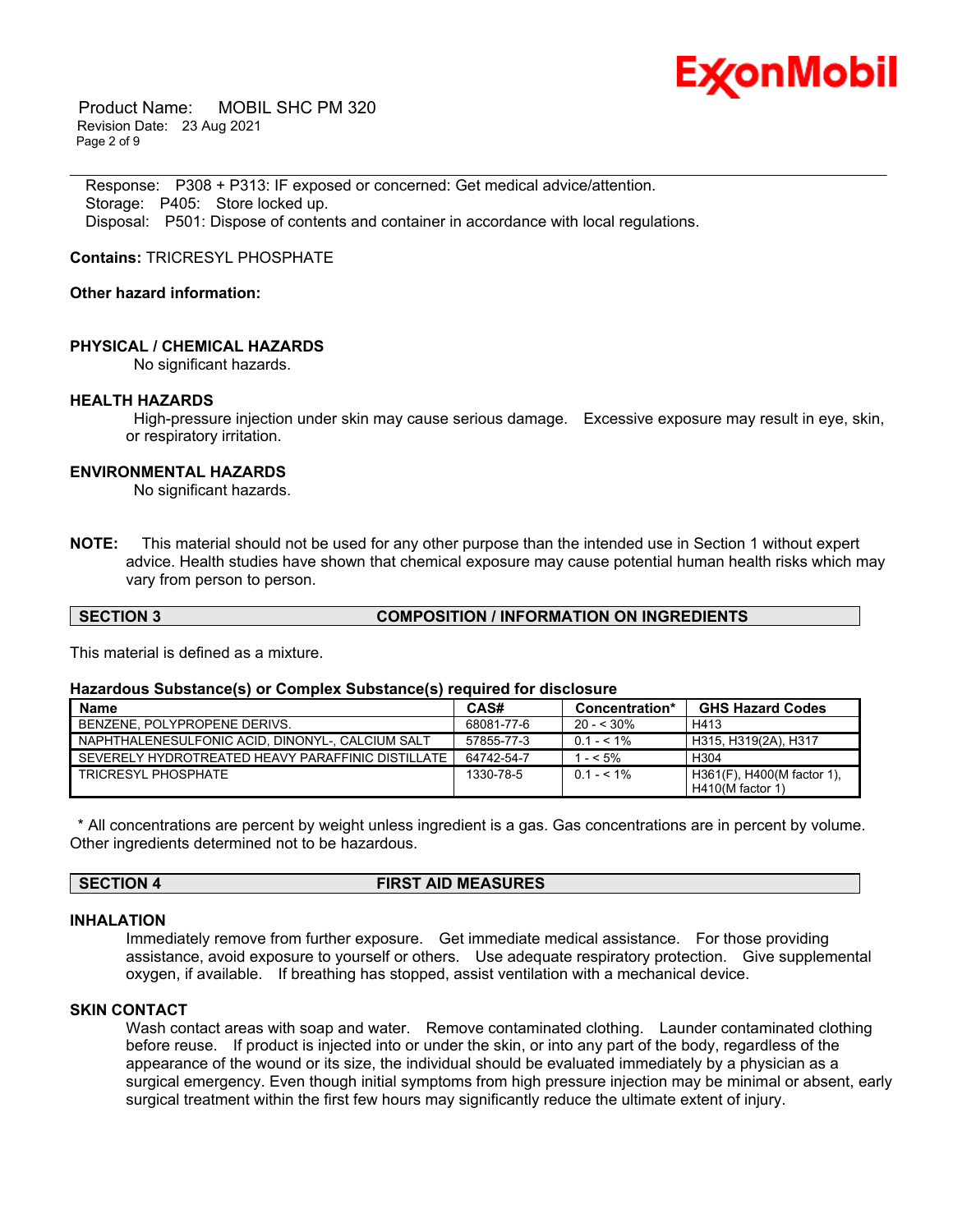

 Product Name: MOBIL SHC PM 320 Revision Date: 23 Aug 2021 Page 3 of 9

### **EYE CONTACT**

Flush thoroughly with water. If irritation occurs, get medical assistance.

# **INGESTION**

Seek immediate medical attention.

#### **SECTION 5 FIRE FIGHTING MEASURES**

\_\_\_\_\_\_\_\_\_\_\_\_\_\_\_\_\_\_\_\_\_\_\_\_\_\_\_\_\_\_\_\_\_\_\_\_\_\_\_\_\_\_\_\_\_\_\_\_\_\_\_\_\_\_\_\_\_\_\_\_\_\_\_\_\_\_\_\_\_\_\_\_\_\_\_\_\_\_\_\_\_\_\_\_\_\_\_\_\_\_\_\_\_\_\_\_\_\_\_\_\_\_\_\_\_\_\_\_\_\_\_\_\_\_\_\_\_\_

#### **EXTINGUISHING MEDIA**

**Appropriate Extinguishing Media:** Use water fog, foam, dry chemical or carbon dioxide (CO2) to extinguish flames.

**Inappropriate Extinguishing Media:** Straight streams of water

# **FIRE FIGHTING**

**Fire Fighting Instructions:** Evacuate area. Prevent run-off from fire control or dilution from entering streams, sewers or drinking water supply. Fire-fighters should use standard protective equipment and in enclosed spaces, self-contained breathing apparatus (SCBA). Use water spray to cool fire exposed surfaces and to protect personnel.

**Hazardous Combustion Products:** Aldehydes, Incomplete combustion products, Oxides of carbon, Smoke, Fume, Sulphur oxides

# **FLAMMABILITY PROPERTIES**

**Flash Point [Method]:** >220°C (428°F) [ASTM D-92] **Flammable Limits (Approximate volume % in air):** LEL: 0.9 UEL: 7.0 **Autoignition Temperature:** N/D

#### **SECTION 6 ACCIDENTAL RELEASE MEASURES**

#### **NOTIFICATION PROCEDURES**

In the event of a spill or accidental release, notify relevant authorities in accordance with all applicable regulations.

# **PROTECTIVE MEASURES**

Avoid contact with spilled material. See Section 5 for fire fighting information. See the Hazard Identification Section for Significant Hazards. See Section 4 for First Aid Advice. See Section 8 for advice on the minimum requirements for personal protective equipment. Additional protective measures may be necessary, depending on the specific circumstances and/or the expert judgment of the emergency responders.

#### **SPILL MANAGEMENT**

**Land Spill:** Stop leak if you can do so without risk. Recover by pumping or with suitable absorbent.

**Water Spill:** Stop leak if you can do so without risk. Confine the spill immediately with booms. Warn other shipping. Remove from the surface by skimming or with suitable absorbents. Seek the advice of a specialist before using dispersants.

Water spill and land spill recommendations are based on the most likely spill scenario for this material; however, geographic conditions, wind, temperature, (and in the case of a water spill) wave and current direction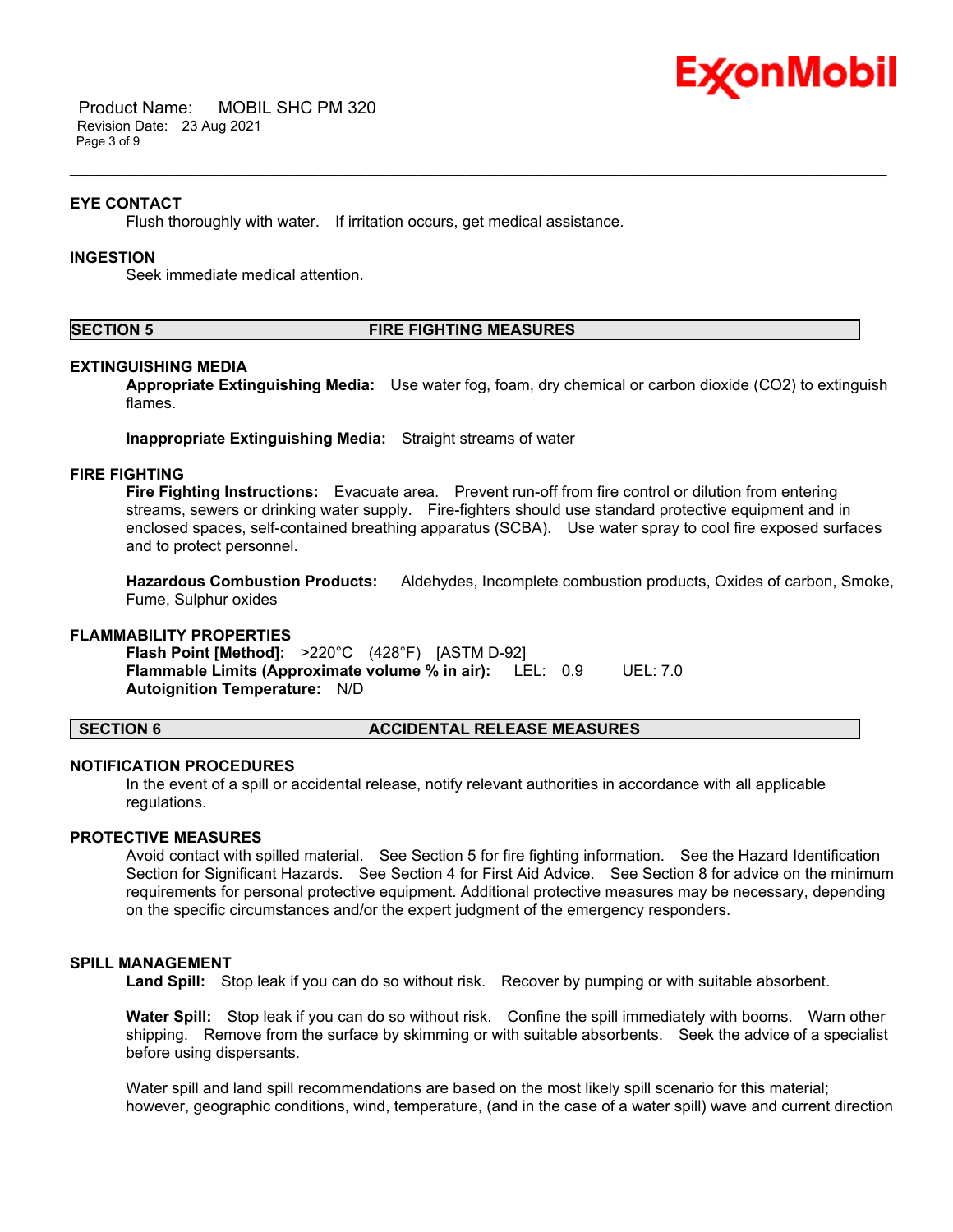

 Product Name: MOBIL SHC PM 320 Revision Date: 23 Aug 2021 Page 4 of 9

> and speed may greatly influence the appropriate action to be taken. For this reason, local experts should be consulted. Note: Local regulations may prescribe or limit action to be taken.

\_\_\_\_\_\_\_\_\_\_\_\_\_\_\_\_\_\_\_\_\_\_\_\_\_\_\_\_\_\_\_\_\_\_\_\_\_\_\_\_\_\_\_\_\_\_\_\_\_\_\_\_\_\_\_\_\_\_\_\_\_\_\_\_\_\_\_\_\_\_\_\_\_\_\_\_\_\_\_\_\_\_\_\_\_\_\_\_\_\_\_\_\_\_\_\_\_\_\_\_\_\_\_\_\_\_\_\_\_\_\_\_\_\_\_\_\_\_

# **ENVIRONMENTAL PRECAUTIONS**

Large Spills: Dyke far ahead of liquid spill for later recovery and disposal. Prevent entry into waterways, sewers, basements or confined areas.

#### **SECTION 7 HANDLING AND STORAGE**

# **HANDLING**

Avoid all personal contact. Prevent small spills and leakage to avoid slip hazard. Material can accumulate static charges which may cause an electrical spark (ignition source). When the material is handled in bulk, an electrical spark could ignite any flammable vapors from liquids or residues that may be present (e.g., during switch-loading operations). Use proper bonding and/or earthing procedures. However, bonding and earthing may not eliminate the hazard from static accumulation. Consult local applicable standards for guidance. Additional references include American Petroleum Institute 2003 (Protection Against Ignitions Arising out of Static, Lightning and Stray Currents) or National Fire Protection Agency 77 (Recommended Practice on Static Electricity) or CENELEC CLC/TR 50404 (Electrostatics - Code of practice for the avoidance of hazards due to static electricity).

**Static Accumulator:** This material is a static accumulator.

### **STORAGE**

The type of container used to store the material may affect static accumulation and dissipation. Do not store in open or unlabelled containers.

# **SECTION 8 EXPOSURE CONTROLS / PERSONAL PROTECTION**

#### **EXPOSURE LIMIT VALUES**

#### **Exposure limits/standards (Note: Exposure limits are not additive)**

| <b>Substance Name</b>              | Form      | Limit/Standard |                   | <b>Note</b> | <b>Source</b> | Year         |      |
|------------------------------------|-----------|----------------|-------------------|-------------|---------------|--------------|------|
| SEVERELY HYDROTREATED              | Mist.     | <b>STEL</b>    | $10 \text{ mg/m}$ |             |               | <b>New</b>   | 2019 |
| <b>HEAVY PARAFFINIC DISTILLATE</b> |           |                |                   |             |               | Zealand      |      |
|                                    |           |                |                   |             |               | <b>OELs</b>  |      |
| SEVERELY HYDROTREATED              | Mist.     | TWA            | $5 \text{ mg/m}$  |             |               | <b>New</b>   | 2019 |
| <b>HEAVY PARAFFINIC DISTILLATE</b> |           |                |                   |             |               | Zealand      |      |
|                                    |           |                |                   |             |               | <b>OELs</b>  |      |
| SEVERELY HYDROTREATED              | Inhalable | TWA            | $5 \text{ mg/m}$  |             |               | <b>ACGIH</b> | 2020 |
| <b>HEAVY PARAFFINIC DISTILLATE</b> | fraction. |                |                   |             |               |              |      |

**Exposure limits/standards for materials that can be formed when handling this product:** When mists/aerosols can occur the following is recommended:  $5 \text{ mg/m}^3$  - ACGIH TLV (inhalable fraction).

#### **Biological limits**

No biological limits allocated.

NOTE: Limits/standards shown for guidance only. Follow applicable regulations.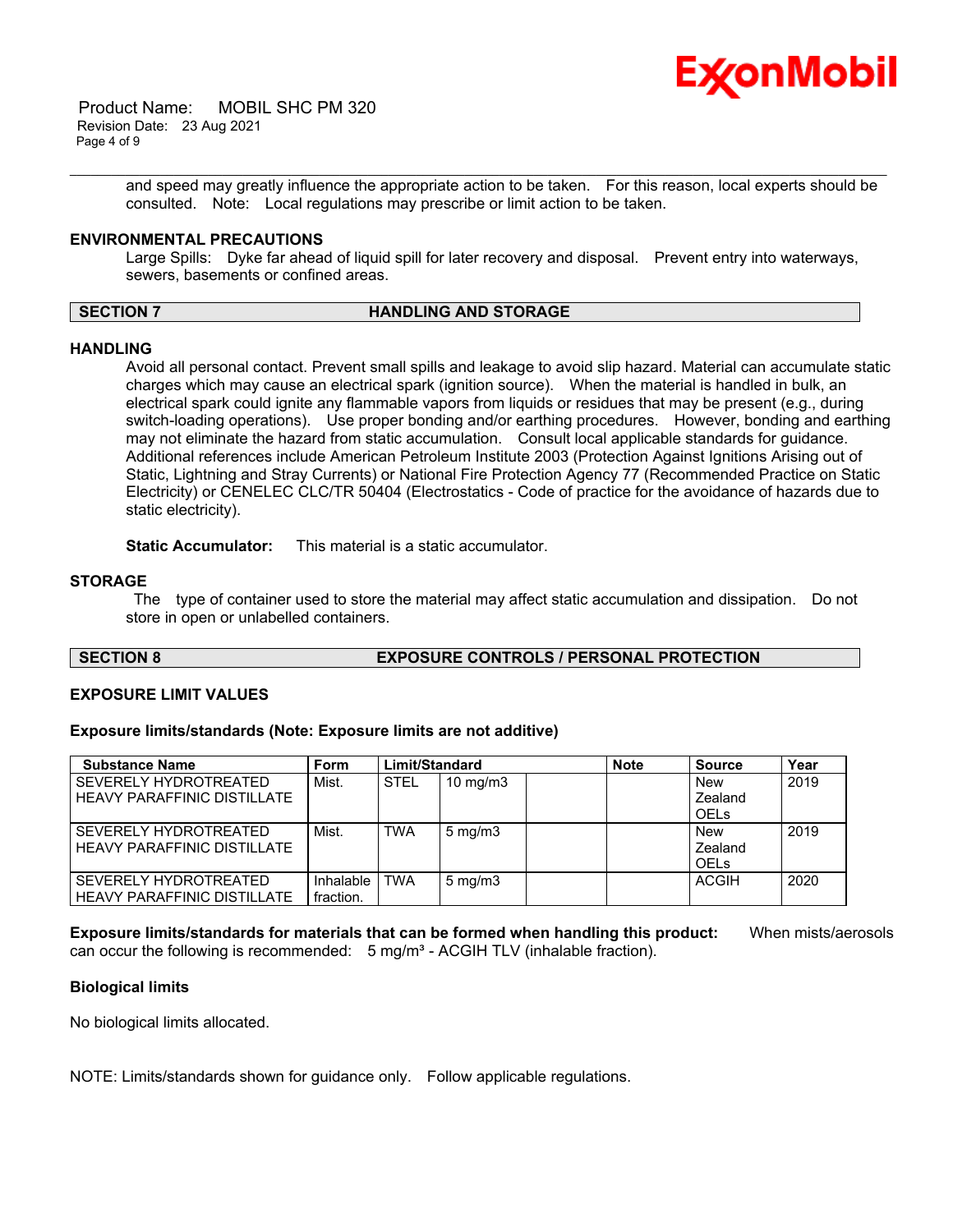

#### **ENGINEERING CONTROLS**

The level of protection and types of controls necessary will vary depending upon potential exposure conditions. Control measures to consider:

Ex⁄onMobil

No special requirements under ordinary conditions of use and with adequate ventilation.

\_\_\_\_\_\_\_\_\_\_\_\_\_\_\_\_\_\_\_\_\_\_\_\_\_\_\_\_\_\_\_\_\_\_\_\_\_\_\_\_\_\_\_\_\_\_\_\_\_\_\_\_\_\_\_\_\_\_\_\_\_\_\_\_\_\_\_\_\_\_\_\_\_\_\_\_\_\_\_\_\_\_\_\_\_\_\_\_\_\_\_\_\_\_\_\_\_\_\_\_\_\_\_\_\_\_\_\_\_\_\_\_\_\_\_\_\_\_

# **PERSONAL PROTECTION**

Personal protective equipment selections vary based on potential exposure conditions such as applications, handling practices, concentration and ventilation. Information on the selection of protective equipment for use with this material, as provided below, is based upon intended, normal usage.

**Respiratory Protection:** If engineering controls do not maintain airborne contaminant concentrations at a level which is adequate to protect worker health, an approved respirator may be appropriate. Respirator selection, use, and maintenance must be in accordance with regulatory requirements, if applicable. Types of respirators to be considered for this material include:

No special requirements under ordinary conditions of use and with adequate ventilation. Particulate

For high airborne concentrations, use an approved supplied-air respirator, operated in positive pressure mode. Supplied air respirators with an escape bottle may be appropriate when oxygen levels are inadequate, gas/vapour warning properties are poor, or if air purifying filter capacity/rating may be exceeded.

**Hand Protection:** Any specific glove information provided is based on published literature and glove manufacturer data. Glove suitability and breakthrough time will differ depending on the specific use conditions. Contact the glove manufacturer for specific advice on glove selection and breakthrough times for your use conditions. Inspect and replace worn or damaged gloves. The types of gloves to be considered for this material include:

Chemical resistant gloves are recommended. Neoprene,Nitrile,Viton

**Eye Protection:** If contact is likely, safety glasses with side shields are recommended.

**Skin and Body Protection:** Any specific clothing information provided is based on published literature or manufacturer data. The types of clothing to be considered for this material include: Chemical/oil resistant clothing is recommended.

**Specific Hygiene Measures:** Always observe good personal hygiene measures, such as washing after handling the material and before eating, drinking, and/or smoking. Routinely wash work clothing and protective equipment to remove contaminants. Discard contaminated clothing and footwear that cannot be cleaned. Practice good housekeeping.

# **ENVIRONMENTAL CONTROLS**

Comply with applicable environmental regulations limiting discharge to air, water and soil. Protect the environment by applying appropriate control measures to prevent or limit emissions.

#### **SECTION 9 PHYSICAL AND CHEMICAL PROPERTIES**

**Note: Physical and chemical properties are provided for safety, health and environmental considerations only and may not fully represent product specifications. Contact the Supplier for additional information.**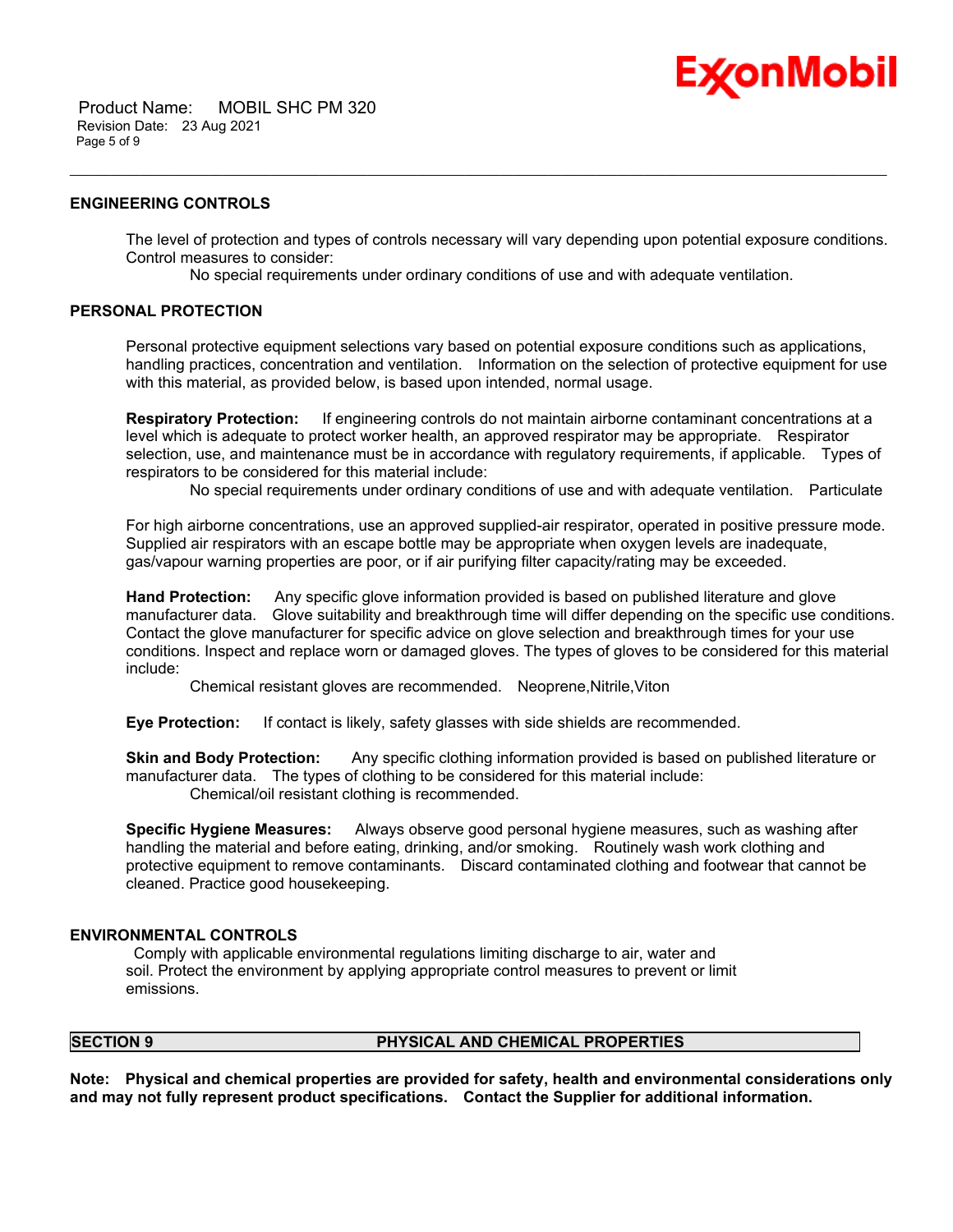

 Product Name: MOBIL SHC PM 320 Revision Date: 23 Aug 2021 Page 6 of 9

**GENERAL INFORMATION Physical State:** Liquid **Colour:** Amber **Odour:** Characteristic **Odour Threshold:** N/D **IMPORTANT HEALTH, SAFETY, AND ENVIRONMENTAL INFORMATION Relative Density (at 15.6 °C):** 0.863 [ASTM D1298] **Flammability (Solid, Gas):** N/A **Flash Point [Method]:** >220°C (428°F) [ASTM D-92] **Flammable Limits (Approximate volume % in air):** LEL: 0.9 UEL: 7.0 **Autoignition Temperature:** N/D **Boiling Point / Range:** > 330°C (626°F) [Estimated] **Decomposition Temperature:** N/D **Vapour Density (Air = 1):** > 2 at 101 kPa [Estimated] **Vapour Pressure:** < 0.013 kPa (0.1 mm Hg) at 20 °C [Estimated] **Evaporation Rate (n-butyl acetate = 1):** N/D **pH:** N/A **Log Pow (n-Octanol/Water Partition Coefficient):** > 3.5 [Estimated] **Solubility in Water:** Negligible **Viscosity:** 336 cSt (336 mm2/sec) at 40ºC | 33.3 cSt (33.3 mm2/sec) at 100°C [ASTM D 445] **Molecular Weight:** N/D **Oxidizing Properties:** See Hazards Identification Section.

\_\_\_\_\_\_\_\_\_\_\_\_\_\_\_\_\_\_\_\_\_\_\_\_\_\_\_\_\_\_\_\_\_\_\_\_\_\_\_\_\_\_\_\_\_\_\_\_\_\_\_\_\_\_\_\_\_\_\_\_\_\_\_\_\_\_\_\_\_\_\_\_\_\_\_\_\_\_\_\_\_\_\_\_\_\_\_\_\_\_\_\_\_\_\_\_\_\_\_\_\_\_\_\_\_\_\_\_\_\_\_\_\_\_\_\_\_\_

#### **OTHER INFORMATION**

**Freezing Point:** N/D **Melting Point:** N/A **Pour Point:** -33°C (-27°F) [ASTM D97]

#### **SECTION 10 STABILITY AND REACTIVITY**

**STABILITY:** Material is stable under normal conditions.

**CONDITIONS TO AVOID:** Excessive heat. High energy sources of ignition.

**MATERIALS TO AVOID:** Strong oxidisers

**HAZARDOUS DECOMPOSITION PRODUCTS:** Material does not decompose at ambient temperatures.

**POSSIBILITY OF HAZARDOUS REACTIONS:** Hazardous polymerization will not occur.

### **SECTION 11 TOXICOLOGICAL INFORMATION**

#### **ACUTE TOXICITY**

| <b>Route of Exposure</b>                    | <b>Conclusion / Remarks</b>                                |  |
|---------------------------------------------|------------------------------------------------------------|--|
| <b>Inhalation</b>                           |                                                            |  |
| Toxicity: No end point data for material.   | Minimally Toxic. Based on assessment of the components.    |  |
| Irritation: No end point data for material. | Negligible hazard at ambient/normal handling temperatures. |  |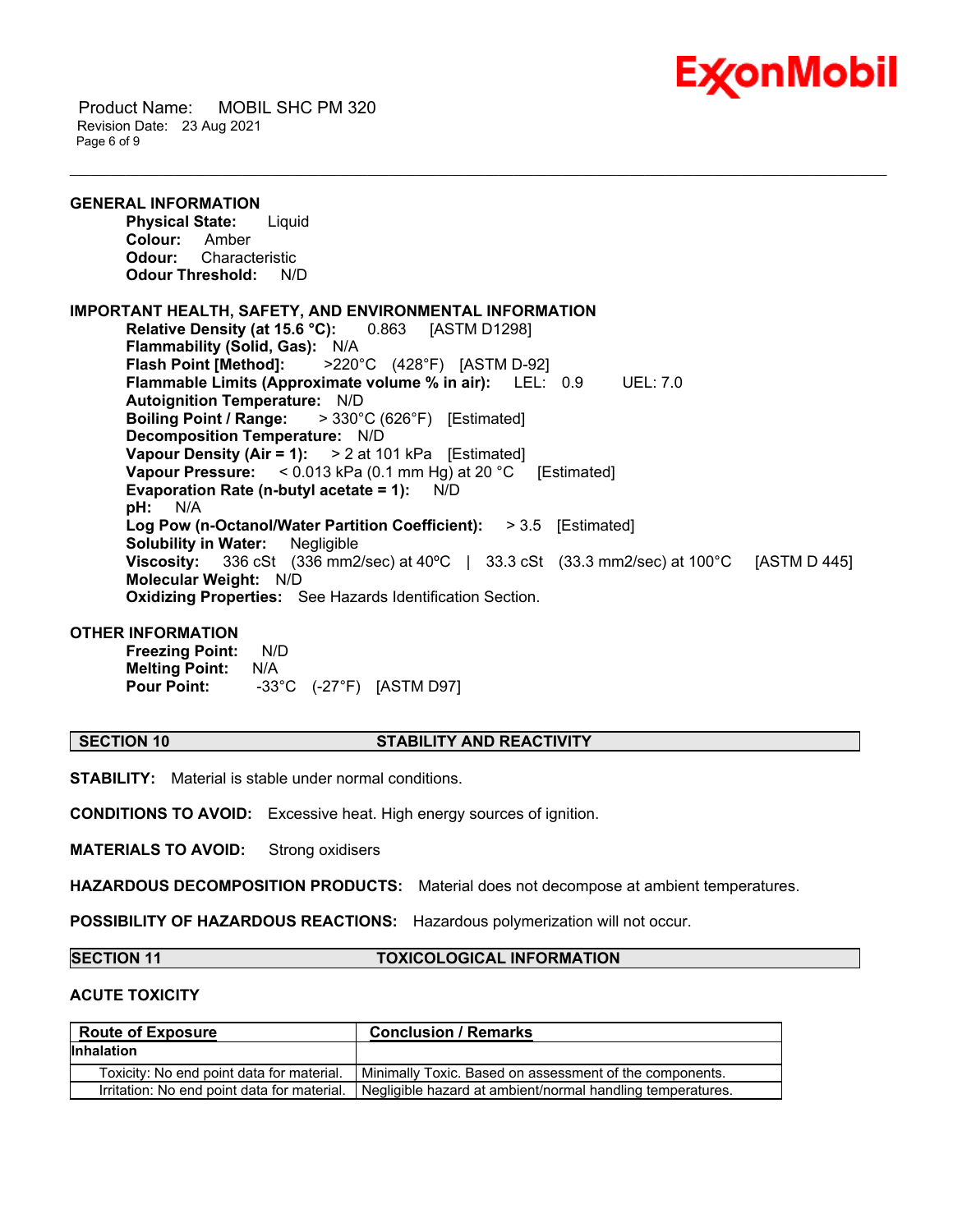

 Product Name: MOBIL SHC PM 320 Revision Date: 23 Aug 2021 Page 7 of 9

| Ingestion                                   |                                                                                                  |
|---------------------------------------------|--------------------------------------------------------------------------------------------------|
| Toxicity: No end point data for material.   | Minimally Toxic. Based on assessment of the components.                                          |
|                                             |                                                                                                  |
| <b>Skin</b>                                 |                                                                                                  |
| Toxicity: No end point data for material.   | Minimally Toxic. Based on assessment of the components.                                          |
| Irritation: No end point data for material. | Negligible irritation to skin at ambient temperatures. Based on<br>assessment of the components. |
|                                             |                                                                                                  |
| Eye                                         |                                                                                                  |
| Irritation: No end point data for material. | May cause mild, short-lasting discomfort to eyes. Based on<br>assessment of the components.      |

# **OTHER HEALTH EFFECTS FROM SHORT AND LONG TERM EXPOSURE**

Anticipated health effects from sub-chronic, chronic, respiratory or skin sensitization, mutagenicity, reproductive toxicity, carcinogenicity, target organ toxicity (single exposure or repeated exposure), aspiration toxicity and other effects based on human experience and/or experimental data.

\_\_\_\_\_\_\_\_\_\_\_\_\_\_\_\_\_\_\_\_\_\_\_\_\_\_\_\_\_\_\_\_\_\_\_\_\_\_\_\_\_\_\_\_\_\_\_\_\_\_\_\_\_\_\_\_\_\_\_\_\_\_\_\_\_\_\_\_\_\_\_\_\_\_\_\_\_\_\_\_\_\_\_\_\_\_\_\_\_\_\_\_\_\_\_\_\_\_\_\_\_\_\_\_\_\_\_\_\_\_\_\_\_\_\_\_\_\_

# **For the product itself:**

Component concentrations in this formulation would not be expected to cause skin sensitization, based on tests of the components, this formulation, or similar formulations.

### **Contains:**

An ingredient or ingredients that are classified as a reproductive toxicant.

Synthetic base oils: Not expected to cause significant health effects under conditions of normal use, based on laboratory studies with the same or similar materials. Not mutagenic or genotoxic. Not sensitising in test animals and humans. Tricresyl phosphate (TCP): TCP (<9% ortho isomer) administered to rats by oral gavage in a one-generation reproduction/developmental toxicology study adversely affected both males and females. TCPtreated male rats had decreased sperm concentration and motility, abnormal sperm morphology and adverse histologic changes in the testes and epididymides. Adverse histologic changes were also observed in the ovaries of TCP-treated female rats. The percent of sperm-positive females littering was significantly reduced in the TCP-treatment groups with only one of twenty females in the high dose group delivering young . Developmental parameters were unaffected by TCP exposure. Impaired fertility and decreased sperm motility following TCP treatment have also been reported in a reproduction toxicity study in mice.

# **IARC Classification:**

**The following ingredients are cited on the lists below:** None.

--REGULATORY LISTS SEARCHED--  $1 = IARC 1$   $2 = IARC 2A$   $3 = IARC 2B$ 

## **SECTION 12 ECOLOGICAL INFORMATION**

The information given is based on data for the material, components of the material, or for similar materials, through the application of bridging principals.

#### **ECOTOXICITY**

Material -- Not expected to be harmful to aquatic organisms.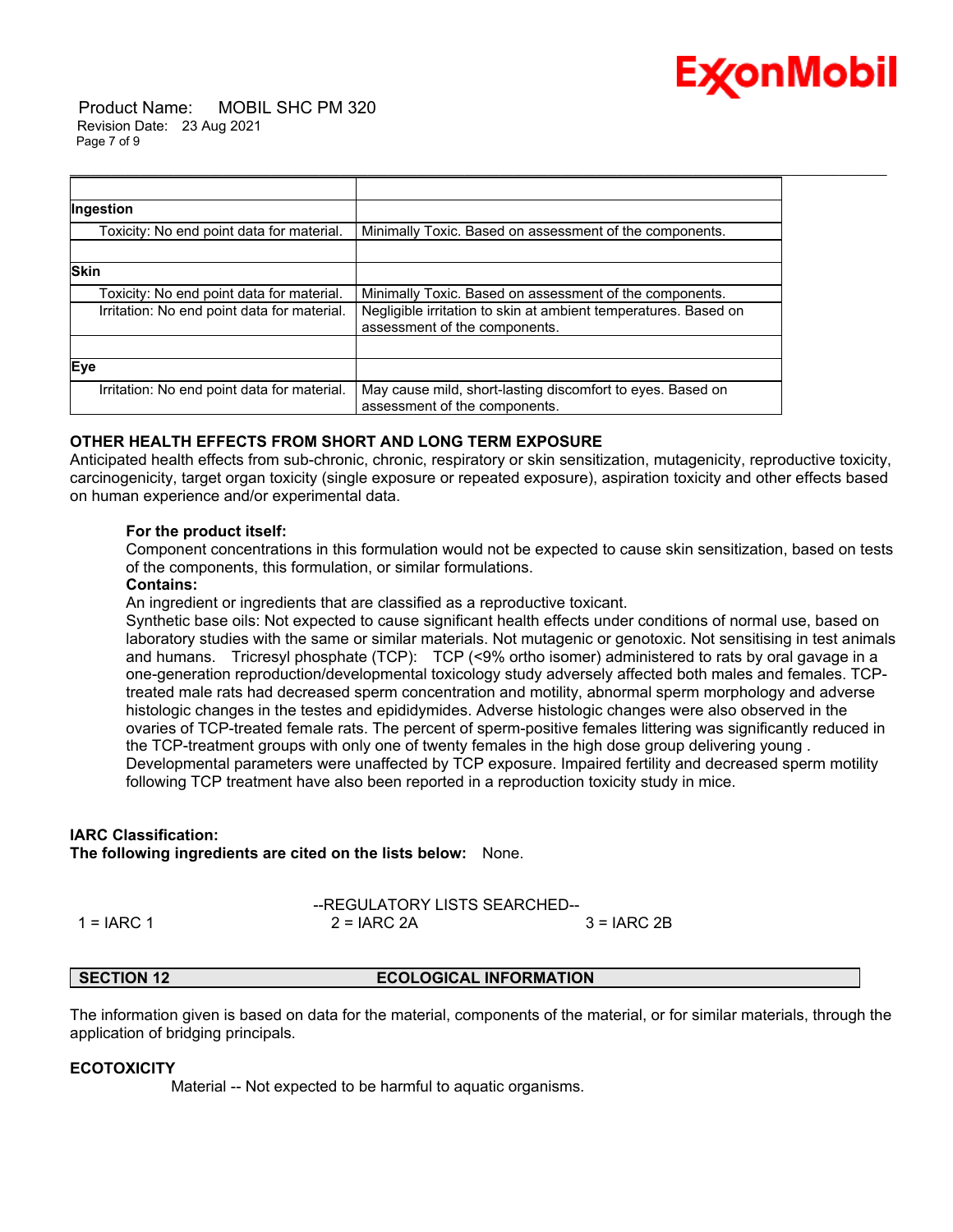

 Product Name: MOBIL SHC PM 320 Revision Date: 23 Aug 2021 Page 8 of 9

### **MOBILITY**

 Majority of components -- Low solubility and floats and is expected to migrate from water to the land. Expected to partition to sediment and wastewater solids.

\_\_\_\_\_\_\_\_\_\_\_\_\_\_\_\_\_\_\_\_\_\_\_\_\_\_\_\_\_\_\_\_\_\_\_\_\_\_\_\_\_\_\_\_\_\_\_\_\_\_\_\_\_\_\_\_\_\_\_\_\_\_\_\_\_\_\_\_\_\_\_\_\_\_\_\_\_\_\_\_\_\_\_\_\_\_\_\_\_\_\_\_\_\_\_\_\_\_\_\_\_\_\_\_\_\_\_\_\_\_\_\_\_\_\_\_\_\_

### **PERSISTENCE AND DEGRADABILITY**

**Biodegradation:**

 A component -- Expected to be inherently biodegradable Base oil component -- Expected to be persistent.

#### **SECTION 13 DISPOSAL CONSIDERATIONS**

Disposal recommendations based on material as supplied. Disposal must be in accordance with current applicable laws and regulations, and material characteristics at time of disposal.

# **DISPOSAL RECOMMENDATIONS**

Product is suitable for burning in an enclosed controlled burner for fuel value or disposal by supervised incineration at very high temperatures to prevent formation of undesirable combustion products. Protect the environment. Dispose of used oil at designated sites. Minimize skin contact. Do not mix used oils with solvents, brake fluids or coolants.

**Empty Container Warning** Empty Container Warning (where applicable): Empty containers may contain residue and can be dangerous. Do not attempt to refill or clean containers without proper instructions. Empty drums should be completely drained and safely stored until appropriately reconditioned or disposed. Empty containers should be taken for recycling, recovery, or disposal through suitably qualified or licensed contractor and in accordance with governmental regulations. DO NOT PRESSURISE, CUT, WELD, BRAZE, SOLDER, DRILL, GRIND, OR EXPOSE SUCH CONTAINERS TO HEAT, FLAME, SPARKS, STATIC ELECTRICITY, OR OTHER SOURCES OF IGNITION. THEY MAY EXPLODE AND CAUSE INJURY OR DEATH.

| <b>SECTION 14</b> |  |
|-------------------|--|
|-------------------|--|

**SECTION 14 TRANSPORT INFORMATION**

**LAND** : Not Regulated for Land Transport

**SEA (IMDG):** Not Regulated for Sea Transport according to IMDG-Code

**AIR (IATA):** Not Regulated for Air Transport

**SECTION 15 REGULATORY INFORMATION**

**Material is Hazardous as defined by the Hazardous Substances (Health and Safety Reform Revocations) Regulations 2017.**

**HSNO Approval Number:** HSR002605

**Product is not regulated according to New Zealand Land Transport Rule.**

**REGULATORY STATUS AND APPLICABLE LAWS AND REGULATIONS**